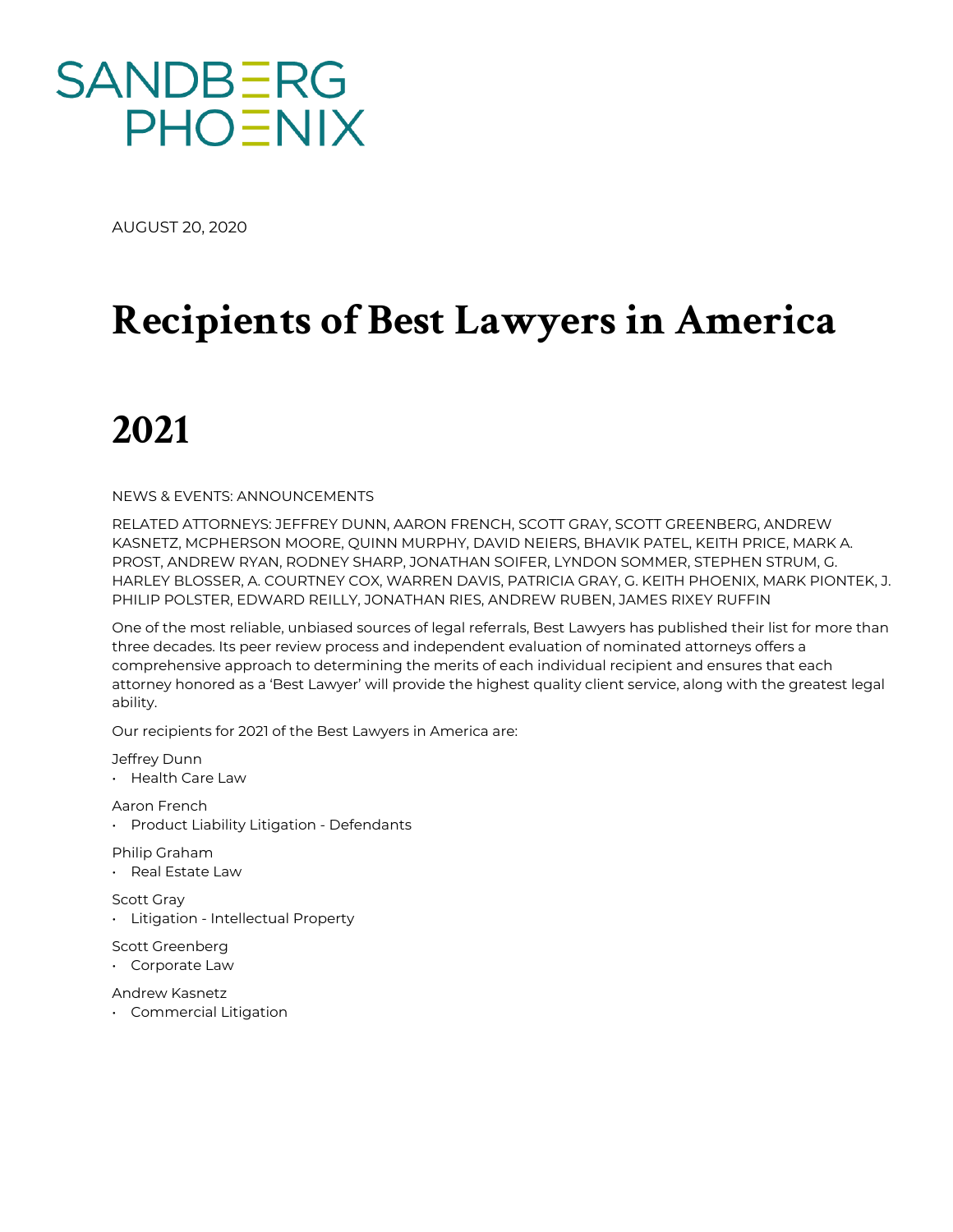McPherson "Mac" Moore

- Litigation Intellectual Property
- Litigation Patent
- Patent Law

## Quinn Murphy

- Construction Law
- Litigation Construction

## David Neiers

• Real Estate Law

## Bhavik Patel

- Closely Held Companies and Family Businesses Law
- Litigation Trusts and Estates
- Trusts and Estates

## Keith Price

• Real Estate Law

# Mark Prost

• Product Liability Litigation - Defendants

## Andrew Ryan

• Product Liability Litigation - Defendants

## Rodney Sharp

• Personal Injury Litigation - Defendants

# Jonathan Soifer

- Copyright Law
- Litigation Intellectual Property
- Patent Law
- Trademark Law

# Lyndon Sommer

• Product Liability Litigation - Defendants

#### Stephen Strum

- Litigation Health Care
- Litigation Insurance
- Product Liability Litigation Defendants

#### James Bax

- Railroad Law
- G. Harley Blosser
- Biotechnology and Life Sciences Practice
- Copyright Law
- Litigation Intellectual Property
- Litigation Patent
- Patent Law
- Trademark Law

#### A. Courtney Cox

- Employment Law Management
- Litigation Labor and Employment